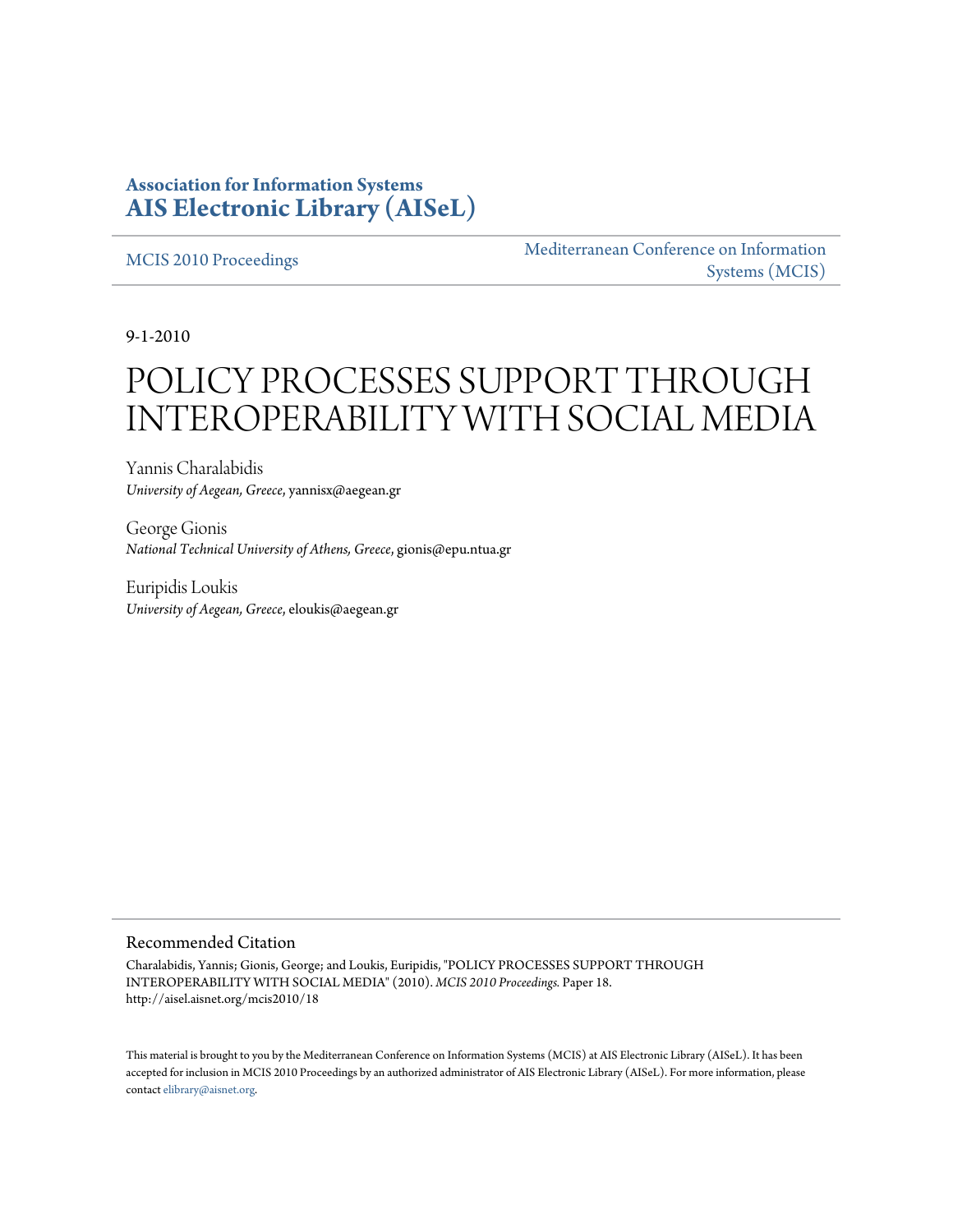## POLICY PROCESSES SUPPORT THROUGH INTEROPERABILITY WITH SOCIAL MEDIA

*Yannis Charalabidis, University of Aegean, Greece; yannisx@aegean.gr George Gionis, National Technical University of Athens, Greece, gionis@epu.ntua.gr*

*Euripidis Loukis, University of Aegean, Greece, eloukis@aegean.gr*

#### Abstract

*Governments of many countries attempt to increase public participation by exploiting the capabilities and high penetration of the Internet. In this direction they make considerable investments for constructing and operating e-participation websites; however, the use of them has been in general limited and below expectations. For this reason governments, in order to widen e-participation, should investigate the exploitation of the numerous users-driven Web 2.0 social media as well, which seem to be quite successful in attracting huge numbers of users. This paper describes a methodology for the exploitation of the Web 2.0 social media by government organizations in the processes of public policies formulation, through a central platform-toolset providing interoperability with many different social media, and enabling posting and retrieving content from them in a systematic centrally managed and machinesupported automated manner (through their application programming interfaces (APIs)). The proposed methodology includes the use of 'Policy Gadgets' (Padgets), which are defined as micro web applications presenting policy messages in various popular Web 2.0 social media (e.g. social networks, blogs, forums, news sites, etc) and collecting users' interactions with them (e.g. views, comments, ratings, votes, etc.). Interaction data can be used as input in policy simulation models estimating the impact of various policy options. Encouraging have been the conclusions from the analysis of the APIs of 10 highly popular social media, which provide extensive capabilities for publishing content on them (e.g. data, images, video, links, etc.) and also for retrieving relevant user activity and content (e.g. views, comments, ratings, votes, etc.), though their continuous evolution might pose significant difficulties and challenges.*

*Keywords: e-participation, web 2.0, social media, interoperability, public policy, application programming interface (API)*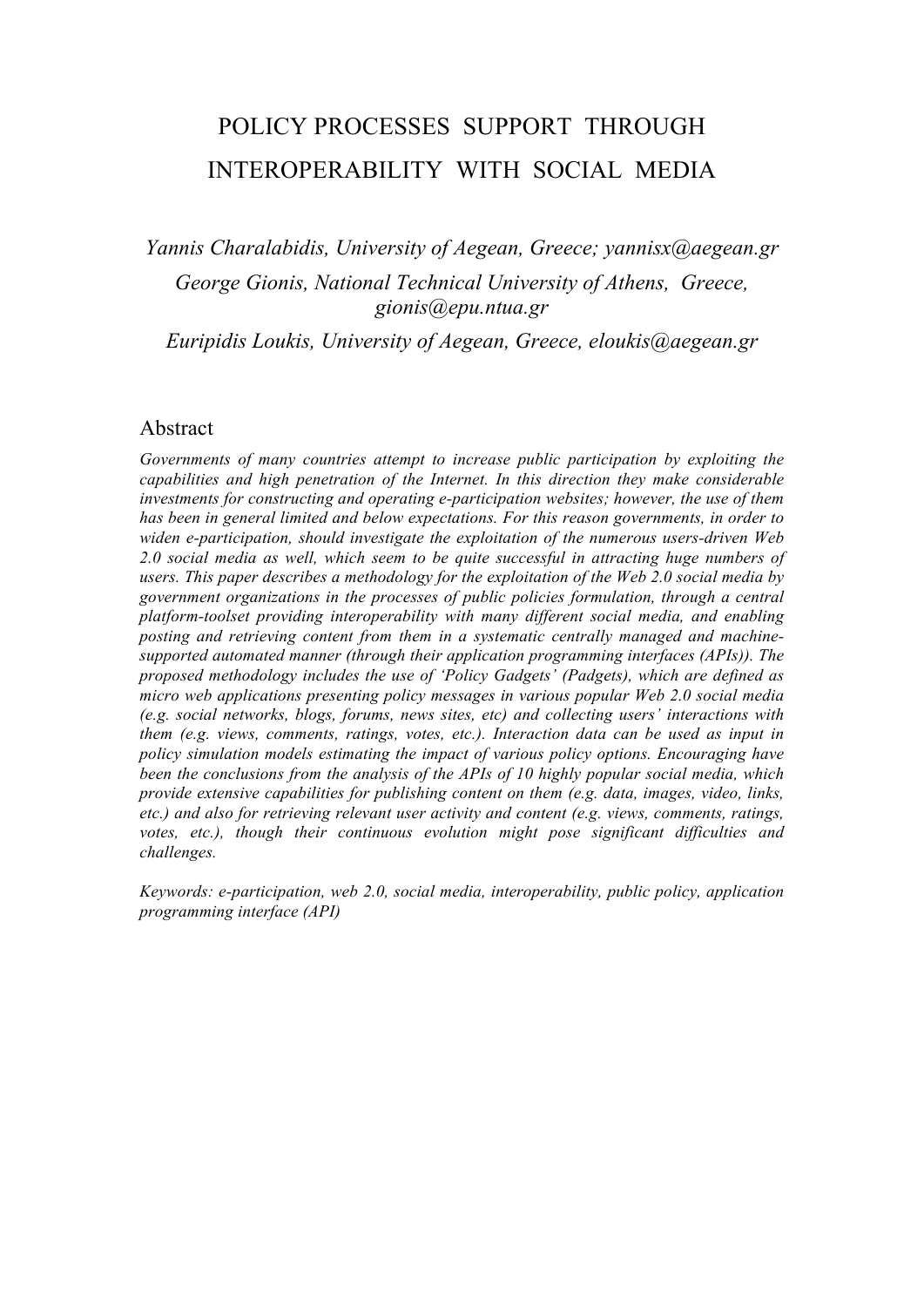## **1 INTRODUCTION**

Governments of many countries attempt to increase public participation by exploiting the capabilities and high penetration of the Internet. This results in a rapid growth of eparticipation (OECD, 2003 and 2004; Macintosh, 2004; Timmers, 2007), which is defined as the use of information and communication technologies (ICT) for supporting the provision of information to the citizens concerning government activities and public policies, the consultation with them and also their active participation. However, despite the high public investments made by government organizations for developing 'official' e-participation websites, aiming to inform citizens on various public policies under formulation and also to have various types of interactions and consultations with them, their use by the citizens has been in general limited and below the initial expectations (Ferro and Molinari, 2009). Most of these official e-participation spaces are largely unknown to the general public due to the high costs of their promotion and the slow pace of their dissemination, while the topics discussed there are often distant from people's daily problems and priorities, limiting the participation of non expert citizens.

These weaknesses, in combination with the high heterogeneity of citizens in terms of political interests, educational level and technological skills (so a common government e-participation for all might not be feasible), necessitate government to investigate the exploitation the numerous emerging Web 2.0 social media (O' Reilly, 2005; Osimo, 2008) as well in order to widen and improve e-participation. These Web 2.0 social media have been launched through citizens' initiatives and seem to be quite successful in attracting huge numbers of users. Initially they had a big impact on the social life of people (Dutton and Helsper, 2007), and later on several private sector industries, such as advertising and media (Wunsch-Vincent and Vickery, 2007). Recently there has been some first evidence that Web 2.0 applications can be useful in many different domains of government, both internal and extrovert (Osimo, 2008; Punie, Misuraca and Osimo, 2009). However, though there has been some previous research on the exploitation of Web 2.0 by private sector firms (e.g. Constantinides, 2009 and 2010), mainly for marketing purposes, which proposes some useful guidelines and frameworks, such a research is missing for the public sector.

In this direction this paper describes a methodology for the exploitation of Web 2.0 social media by government organizations in the processes of public policies formulation, through a central platform-toolset providing interoperability with many different Web 2.0 social media, and enabling posting and retrieving content from them in a systematic centrally managed and machine-supported automated manner, through their application programming interfaces (APIs). The proposed methodology is based on the use of 'Policy Gadgets' (Padgets), which are defined as micro web applications which present policy messages in various popular Web 2.0 social media (e.g. social networks, blogs, forums, news sites, etc) and at the same time enable and collect various types of users' interactions with them (e.g. views, comments, ratings, votes, etc.). These users' interaction data can be centrally processed at a first level resulting in useful 'analytics', and also at a second level being used as input in policy simulation models estimating the impact of various policy options. This methodology is going to be validated through 'real life' pilots in the PADGETS ('Policy Gadgets Mashing Underlying Group Knowledge in Web 2.0 Media' – www.padgets.eu) research project, which is supported by the 'ICT for Governance and Policy Modelling' research initiative of the European Commission.

The paper is structured in six sections. In section 2 the background is outlined, while in section 3 the fundamentals of our methodology are presented, followed by an application scenario in section 4. In section 5 the interoperability issues central to this methodology are investigated. Finally, section 6 summarizes the conclusions and our next steps.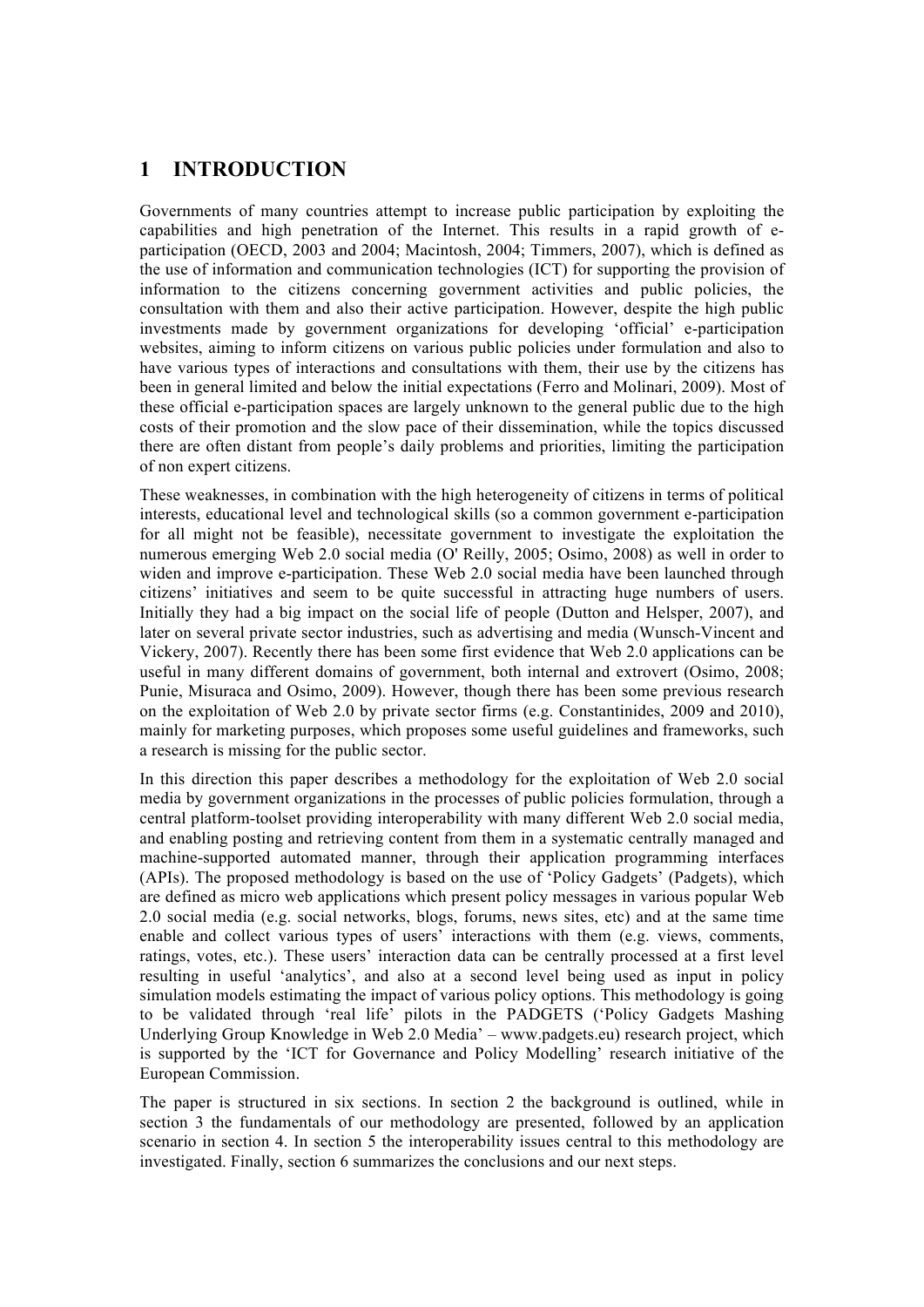## **2 BACKGROUND**

#### **2.1 Participatory Democracy**

The design of public policy in most domains is a 'wicked' problem, since it is characterised by high complexity and many stakeholders with different and heterogeneous values, concerns interests and views of the problem (Rittel and Weber, 1973; Buckingham Shum, 2003; Gircle et al, 2003; Karacapilidis et al, 2005). Such problems do not have mathematically 'optimal' solutions and pre-defined algorithms for calculating them, but only 'better' and 'worse' solutions, and cannot be solved by formal methodologies, so they require 'second generation' approaches based on deliberation among stakeholders. These approaches include several circles of deliberation, in which the stakeholders interact, raise issues concerning the problem under discussion, propose solutions and argue about advantages and disadvantages of them. This deliberation is quite valuable, because it allows a better and more multidimensional understanding of the problem that a particular public policy aims to address, its complexity and its possible solutions, which combines views and perspectives of all stakeholders, so it can result in better and more acceptable and 'balanced' public policies. From a knowledge management perspective in such deliberations valuable 'tacit knowledge' possessed by the stakeholders is transformed into 'explicit (codified) knowledge' (Nonaka, 1994; Cohendet and Steinmueller, 2000), which can be processed, disseminated and combined with other relevant knowledge that public organizations possess, in order to formulate better public policies.

These necessities gave rise to a new model of democracy, which is termed 'participatory democracy' (Pateman, 1970; Barber, 1984; Held, 1987; Rowe and Frewer, 2000 and 2004). It combines decision making by citizens' elected representatives with extensive citizens' participation, with the latter not replacing (like in the 'direct democracy') but supporting and enhancing the former. A key principle of this model is that "the equal right to selfdevelopment can only be achieved in a participatory society, a society which fosters a sense of political efficacy, nurtures a concern for collective problems and contributes to the formation of a knowledgeable citizenry capable of taking a sustained interest in the governing process" (Held, 1987). Row and Frewer (2004) define public participation as 'the practice of consulting and involving members of the public in the agenda-setting, decision-making and policy forming activities of organizations or institutions responsible for policy development'.

Participatory democracy also attempts to address the so called "deficit of democracy" and the abstention and disengagement of citizens from politics. The development and increasing penetration of ICT, and the Internet in particular, in many countries creates big opportunities for the extensive application of the above principles through electronic media (eparticipation). So it is quite useful to investigate how we can use ICT (and especially the Internet, both it current paradigm Web 1.0, and the emerging Web 2.0, for the supporting and enhancing public participation and deliberation.

#### **2.2 Web 1.0 e-Participation**

Most of the previous research and practice on e-participation has been based on the Web 1.0 paradigm and resulted in the development of many 'official' e-participation websites by government organizations, which have used different technologies and various methodologies to purport to highly heterogeneous policy goals. However their usage by the citizens has been in general limited (Ferro and Molinari, 2009), much lower than the initial expectations; some important weaknesses have been identified:

• public administrations expected citizens to make the first step, moving from their own online environments to these 'official' government e-participation websites in order to participate in public debates on various proposed legislations or public policies,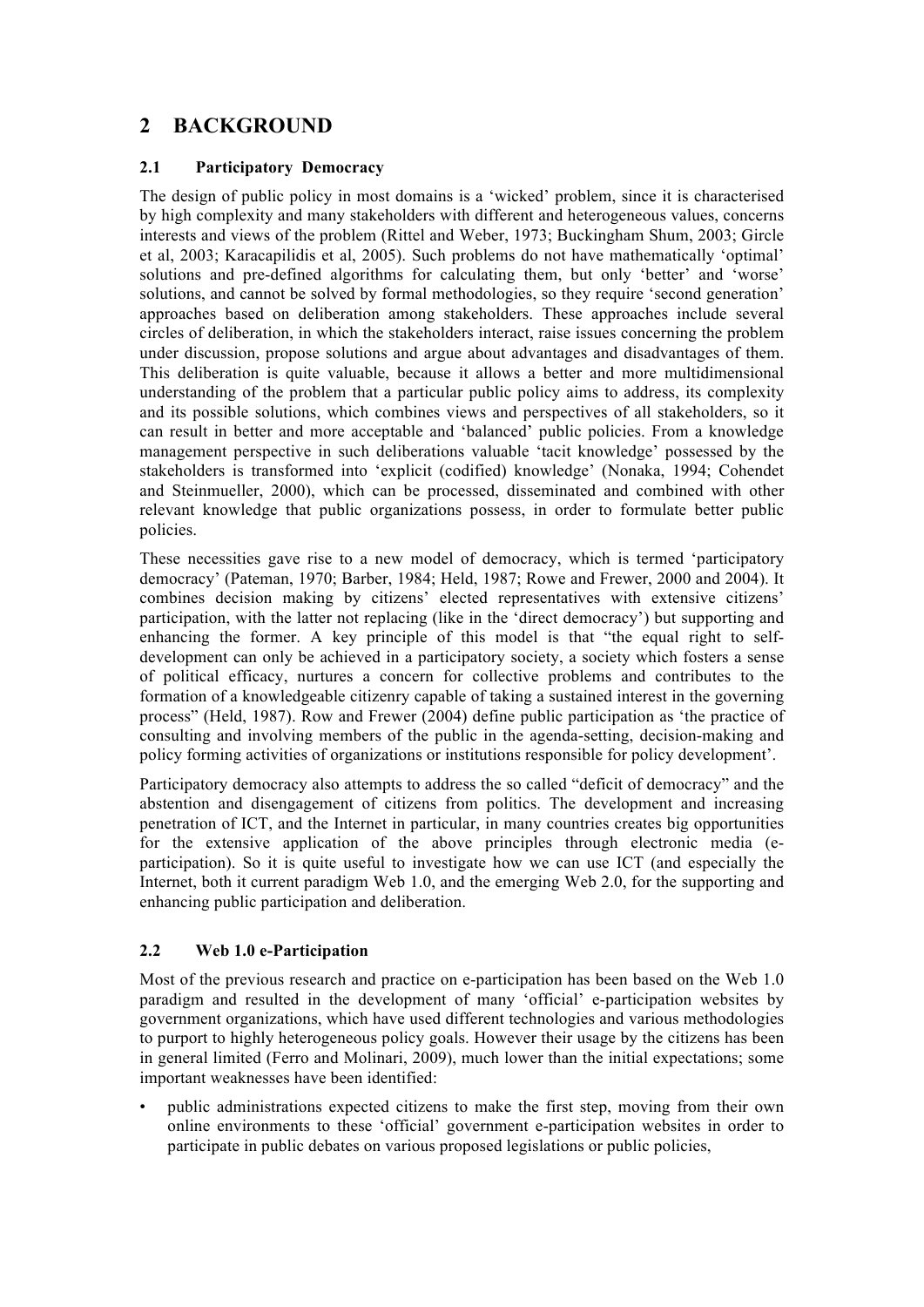- the designated 'official' spaces remain largely unknown to the general public, mainly due to the high costs of their promotion and the slow pace of dissemination of relevant information,
- the topics discussed were sometimes distant from people's daily problems and priorities, so that content contributions by non experts was inhibited,
- the tools adopted were not appropriate, or at least usable only by an educated minority,
- and the heterogeneity of real or potential online users with respect to educational level, technological skills and behaviour (e.g. only a small minority of Internet users is willing to actively produce content or offer reviews/feedbacks) was not taken into account.

The above reasons necessitate a change of approach in the implementation of e-participation by government, which takes into account and exploits the development and high penetration of Web 2.0. The increased capabilities provided by the latter to their users for creating content and the birth of social networks create big opportunities for the expression of political views, problems and needs. Governments should become more aware of the social complexity, and at the same time the wealth of information that is already available and is continuously developed in citizens-initiated Web 2.0 social media, in order to increase the quantity, quality and inclusiveness of e-participation. They should make a step towards citizens rather than expecting the citizenry to move their content production activity onto the "official" spaces government organizations created for e-participation.

#### **2.3 Web 2.0 and Government**

Initially Web 2.0 was used by people for personal and social communication, and later it was also adopted by several private sector industries, such as advertising and media, and had an important impact on them. Some knowledge is being developed on this, resulting gradually in guidelines and frameworks for the exploitation of Web 2.0 by private sector firms, mainly for marketing purposes (e.g. Constantinides, 2009 and 2010). Recently, there has been some first evidence that Web 2.0 applications are already being used in government as well, not only for 'soft' tasks (e.g. public relations and public service announcement)s, but also for 'core' ones (Osimo, 2008), such as:

- Regulation: e.g. 'Peer-to-Patent' is a web-based platform where patent applications are published and pre-assessed by self-appointed experts on a purely voluntary basis, and the evidence collected is submitted to the US Patent Office for evaluation and final decision.
- Service provision: e.g. PatientOpinion is a website launched by a General Practitioner in order to improve the National Health Service, which collects and publishes patients' feedback and ratings on the medical services they have received at hospitals.
- Law enforcement: e.g. Mybikelane is a website where cyclists post photos of cars illegally parked, with a view to raising awareness about this problem.
- Cross-agency collaboration: e.g. 'Intellipedia' is a wiki platform managed by the Central Intelligence Agency (CIA) of USA, which enables the direct collaboration between the analysts of the 14 US Intelligence agencies.
- Political participation: e.g. Petitions.gov.uk is an online service where citizens can submit petitions directly to the Prime Minister, and also view, discuss and sign petitions submitted by other users.

It is concluded that the use of web 2.0 in government can make it more simple, user-oriented, transparent, accountable, participative, inclusive and also joined-up. However, a comprehensive methodology and toolset for exploiting systematically web 2.0 social media by government organizations is missing, which would take into account relevant experience in the private sector (e.g. Constantinides, 2009 and 2010), and also the limited existing experience of the public sector it this area (Osimo, 2008) and the objectives and specificities of government organizations. Our research aims to contribute to filling this gap.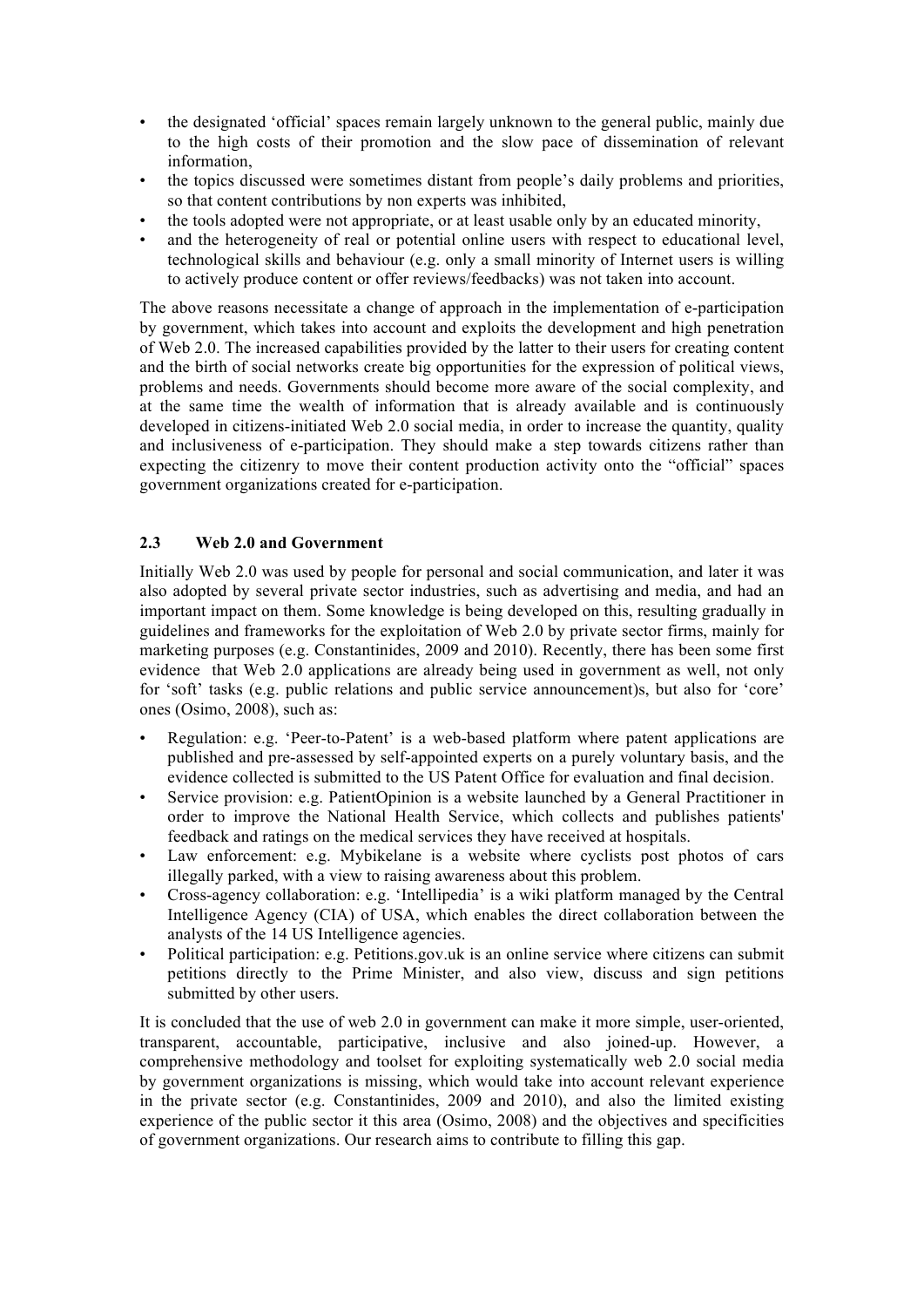## **3. DESCRIPTION OF THE METHODOLOGY**

The proposed methodology is based on a central platform-toolset, which can provide interoperability with many different Web 2.0 social media, and enable posting and retrieving content from them in a machine-supported automated manner (through their APIs). It also allows policy makers to create graphically micro-applications, which we call 'Padgets' (Policy Gadgets), and will be deployed in many different web 2.0 social media in order to convey policy messages to their users, interact with them and receive their opinions; each of these media will have a different audience, so that we can finally reach various groups of citizens, which are quite different from the ones who visit and use the official governmentinitiated -participation websites. This 'Padget' concept we introduce is an extension to the concept of the 'gadget' applications in web 2.0, which involves the use of data and services from heterogeneous sources in order to create and deploy quickly applications that provide value added services, adapted to the specificities and needs of public policy formulation. In particular a Padget is composed of four elements:

I) A policy message, which could be a public policy in any stage of its lifecycle (e.g. a policy white paper, a draft policy plan, a legal document under formulation, a law in its final stage, an EU directive under implementation, etc.).

II) An interface that will allow users to interact with the Padget, which will be relevant to its particular objectives, e.g. it may give users the capability to access policy documents, be informed on relevant news, stipulate opinions, vote on some issues, upload material, tag other people opinions or content as relevant, get location based information, etc.

III) Relevant group knowledge, in the form of relevant content and users' activities that have been produced in external social media, forums, blogs, wikis, social networks, etc., which concerns the above policy and is properly annotated in order to indicate its relation with a particular web 2.0 location.

IV) A decision support model, which includes both first level processing resulting in simpler analytics (numbers of users who saw a policy message, or agreed/disagreed with it, or downloaded a relevant video, etc.), and also more advanced second level processing, based on the use of simulation modelling methods and tools; the latter will use as input the above data from the interaction of the Padget with the public, and possibly other types of data, and give as output estimations of the impact of specific policies on critical performance indicators that are of interest to the policy maker.

The main paradigms of simulation modelling have been examined for the above purposes nd compared (Borshchev and Filippov, 2004), such as Dynamic Systems (enabling high detail simulation in continuous time, and used mainly for technical systems), Discrete Events Modelling (enabling high detail simulation in discrete time), System Dynamics (enabling simulation in medium or high level of abstraction in continuous time) and Agent-based Modelling (enabling modelling the behaviour of the individual 'agents' forming the system (at various levels of granularity, e.g. citizens, groups, firms, etc.), so that from their behaviour the system's behaviour can be derived). From this comparison we came to the conclusion that Systems Dynamics (SD) (Forrester, 1958 and 1961; Kirkwood, 1998) is more appropriate for the analysis public policies, because i) this usually requires high level views of complex social or economic systems in continuous time, and ii) such systems include various individual processes with various types of stocks 'stocks' (e.g. users and non-users of various services or new technologies, employed and unemployed citizens, citizen groups of various income levels, etc.) and 'flows' among them (e.g. non-users become users, unemployed become employed and vice versa), which are influenced by a public policy. For these reasons SD has been successfully used in the past for estimating the evolution of a number of critical variables for society, such as unemployment, economic development, taxation income, technologies penetration, pollution, poverty, etc. and for the analysis of various types of public policies (e.g. Liu and Wang, 2005; Homer and Hirsch, 2006; Robert and Leslie, 2006;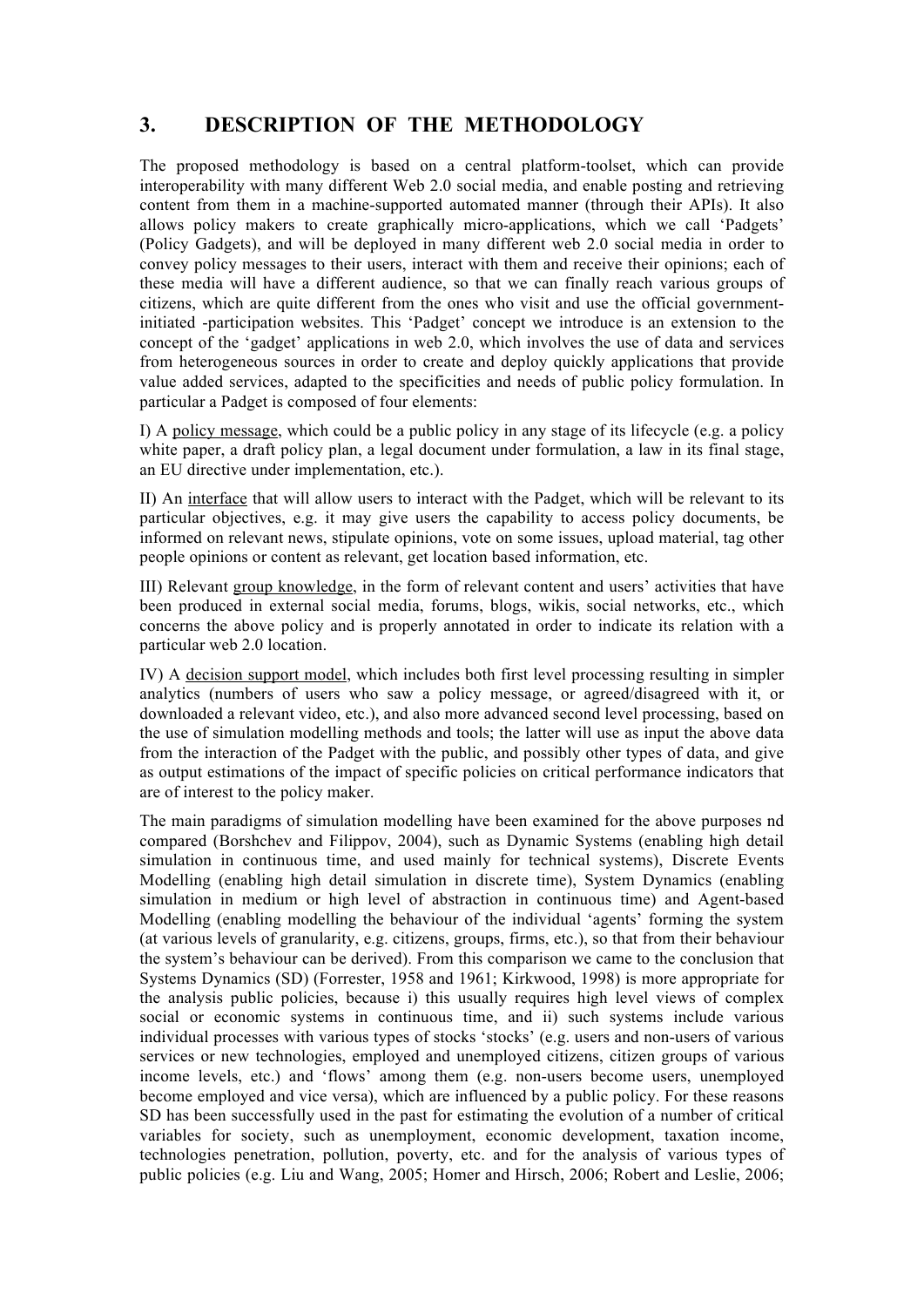Schwaninger et al, 2008; Armenia et al, 2008; Zamanipour, 2009; Teekasap, 2009). SD focuses on understanding initially the basic structure of a system (i.e. its main stocks, flows and variables influencing them) and then based on it estimating the behaviour it can produce (e.g. exponential growth or S-shared growth of the basic variable). This is done through seven basic steps: a) definition of the system/problem boundary, b) identification of the most important stocks and flows that change these stock levels, c) identification of variables that impact these flows, d) identification of the main feedback connections between variables and loops, e) formation of the equations of the model, f) simulation of it and finally g) analysis of the results (after which we might return to any of the previous steps in order to make modifications and improvements). Such an approach can be very useful for analyzing the effects of various policy options on society and economy.

Additionally, a Padget can also include a privacy statement, which informs the citizen (real or potential user) about what personal data will be collected for him/her, how it will be used and processed, and what will happen to this data after the expiration of the Padget.

Such a Padget can be deployed in many different web 2.0 social media. In particular, we are going to target the following categories of media (from each category we will choose the most appropriate ones taking into account the particular public policy under discussion and the audience we would like to involve in the discussion):

- Platforms for Communication, such as Blogs, Internet forums, Presence applications, Social networking sites, Social network aggregation sites and event sites.
- Platforms for Collaboration, such as Wikis, Social bookmarking (or Social tagging) sites, social news and opinion sites.
- Platforms for Multimedia and Entertainment, such as Photo sharing, Video sharing, Livecasting and Virtual World sites.
- Platforms for News and Information, such as Goggle News, Institutional Sites with high number of visitors (i.e. EU, Human Rights and WWF sites) and newspaper sites.
- Platforms for Policy Making and Public Participation, such as governmental organisations' forums, blogs, petitions, etc.

With respect to the decision model, it will receive as input the alternative policy scenarios and actions that have been planned by decision makers in combination with existing data referring to the policy issue (studies, statistical data, background information) and also data gathered through Padgets' interaction with end users (e.g. views, positive and negative comments, opinion polls, survey results, etc., referring to the adoption rate of the planned policy actions among citizens and other stakeholders). Based on the operation of a SD simulation engine embedded in the Padget decision model the potential policy outcomes will be estimated. These outcomes, after aggregation with existing background information about the particular policy issue, will be used as input for simulating policy actions related to the next steps of the policy making process, etc.; this procedure is going to be repeated several times (according to the alternative policy scenarios duration and the policy making process stages), creating thus several loops, in order to end up to the final outcomes and impact of each policy scenario and finally give the decision makers a basis for making the best possible decision.

## **4 METHODOLOGY APPLICATION SCENARIO**

A typical application scenario of the proposed methodology in the policy making processes, would start from a policy maker or policy making group wanting to "harvest society's input" before making an important policy-related decision; this decision might be about a future policy to be introduced, or an already implemented policy that has to be evaluated as to whether and to what extent it aligns with society or needs modifications. The application of the above methodology in such a case would include the following steps: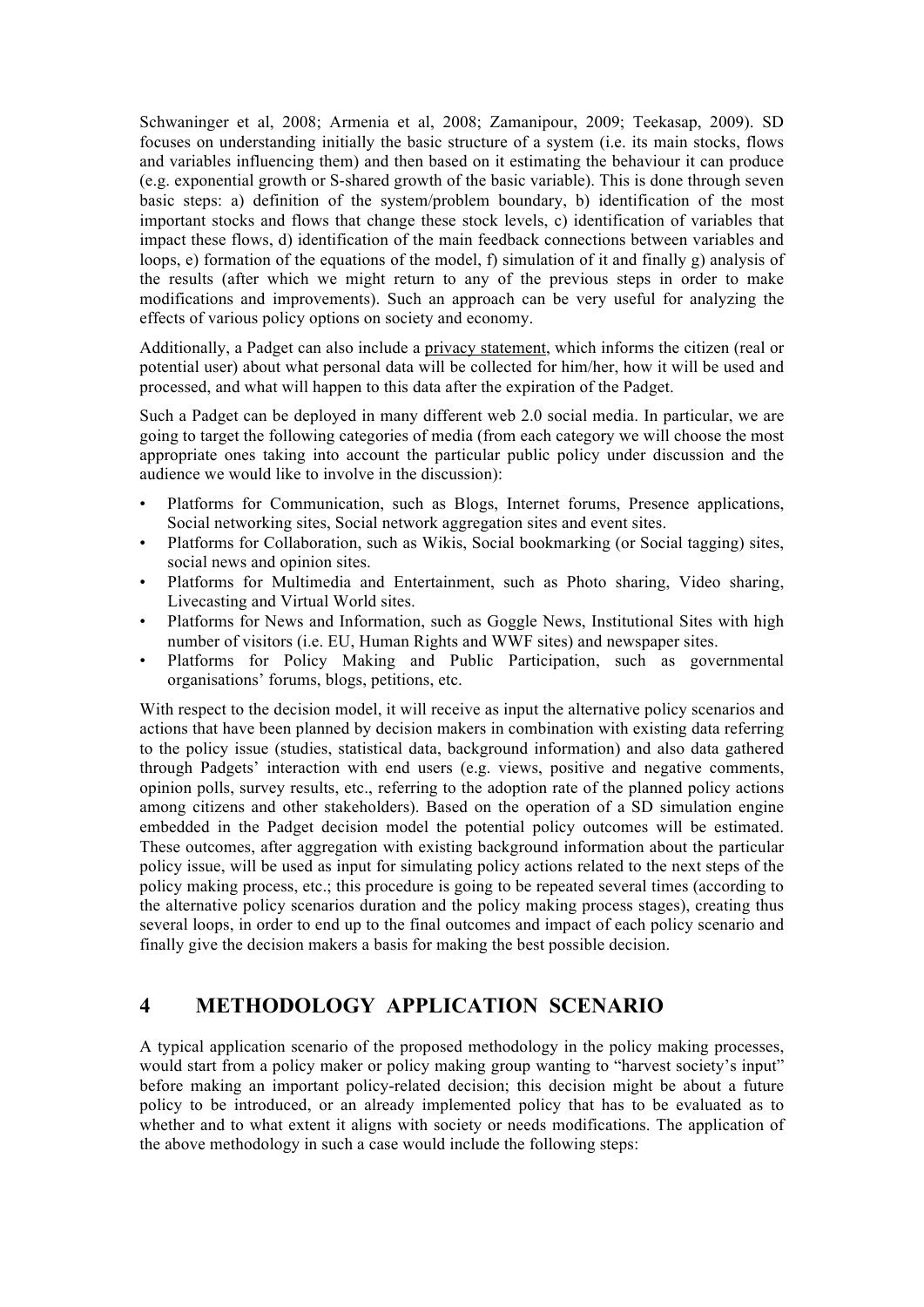A) The policy maker uses the platform capabilities in order to design an appropriate Padget, in a user-friendly environment through a graphical drag-and-drop user interface, similar to the ones of existing mashup editors used for creating gadget applications. In this phase the policy maker will put together the corresponding policy (presented through text, images, video, links, etc.) and decision model of the Padget, and also the security requirements in terms of access restrictions to content as well as a suitable interface for interacting with end users.

II) The Padget will then be published via the platform to a number of appropriate and 'fit for purpose' Web 2.0 social media (e.g. selected based on popularity, composition of audience, types of user activities, functionality, etc.) and becomes available to the public. There will be a variety of choices for deploying the Padget through the central platform according to the its objective and targeted audience, e.g. it can be deployed to a social network in the form of a specific policy application, as an embedded petition, poll or social tagging application in the sidebar of a popular blog, wiki or forum, or even in the platform's own registry. These multiple choices enable policy makers to make each policy gadget available to the various audiences so that a wide range of stakeholders can be involved in policy formulation.

III) The Padget interacts with the public in all these web social media; in each of them users can access it, see its policy message, access the related content and interact with it, i.e. express opinions, add material, vote and even create relations to other existing similar Padgets. The above will be performed in a privacy preserving manner and in accordance with the privacy preferences of the user and the privacy policy specified for the Padget.

IV) At the last stage the data collected through the interaction of the Padget with the end users in all the above Web 2.0 social media will be used as input a) for 'basic processing' that calculates various useful metrics (analytics), and b) for simulation modelling techniques and tools, such as the abovementioned SD, in order to support the policy maker to form a better understanding of the public policy at stake and its outcomes and impacts, and therefore to make better, more informed and socially rooted decisions.

In case that some of the targeted social media do not allow deploying applications (gadgets/widgets) in their environment their standard functionality can be used for publishing the policy message, or appropriate parts of it (e.g. only the text, or only the video or images), and then for collecting relevant user activity (e.g. counts of users who saw it, or agreed/disagreed with it, or forwarded it to other users, or even downloaded relevant videos or images, etc.) and content (e.g. comments), which will be processed as described above in step IV.

## **5 INTEROPERABILITY ISSUES**

It is of critical importance for the proposed methodology the central platform to provide interoperability with many different Web 2.0 social media, enabling both posting and retrieving content from them in a machine-supported automated manner through their APIs. In order to assess the existing capabilities in this direction we examined the following ten highly popular Web 2.0 social media in this respect: Facebook, Youtube, Linkedin, Twitter, Delicious, Flickr, Blogger, Picassa, Ustream and Digg. In particular, for each of them we examined the following characteristics:

- Available APIs and types of capabilities they provide.
- Capabilities for pushing content in them through their APIs, where the term "push" reflects any kind of activity that results in the users adding some type of content in these platforms representing their opinion or their will, such as posts, photos, videos as well as ratings, requests, approvals, intentions, etc. (e.g. YouTube video rating, Facebook Like actions and Friend Requests, Twitter re-tweet, '@' replies and follow activities).
- Capabilities for retrieving content from them through their APIs, where the term "retrieve" reflects any kind of activity that results in the users acquiring some kind of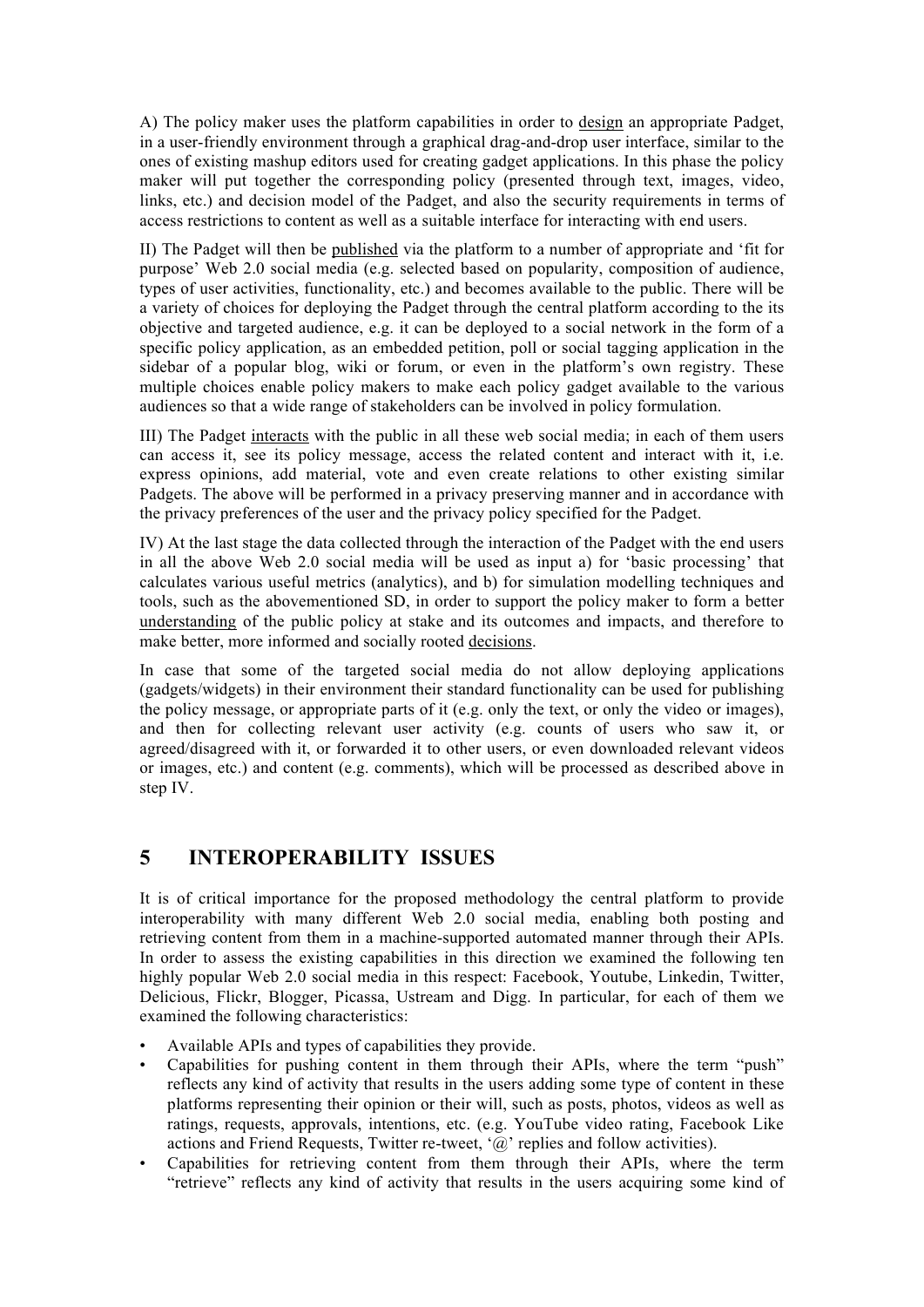information from these platforms representing activities that have occurred in them, such as comments on a post, photo or video, approved requests, manifested intentions, republication activities, etc. (e.g. how many rates a YouTube video concentrates, how many comments and shares a Facebook post brings about, how many re-tweets and '@' replies a Twitter post enjoys).

• Capabilities for deploying applications (gadgets/widgets) in their environment and having users interact with them.

In total more than 100 methods provided by the APIs of the above ten highly popular Web 2.0 social media were analysed. The following Table 1 shows an extract from this analysis, concerning the Create&Publish Post method of Blogger.com application programmable interface (API).

| <b>API Method:</b>              | <b>Create &amp; Publish Post</b>                                                           |                      |                                                                                                                                                                      |
|---------------------------------|--------------------------------------------------------------------------------------------|----------------------|----------------------------------------------------------------------------------------------------------------------------------------------------------------------|
| Description:                    | Creates and publishes new blog entries, as well as drafts of entries. First, an XML        |                      |                                                                                                                                                                      |
|                                 | representation of the post to publish must be created. This XML needs to be in the form of |                      |                                                                                                                                                                      |
|                                 | an Atom <entry> element.</entry>                                                           |                      |                                                                                                                                                                      |
|                                 |                                                                                            |                      |                                                                                                                                                                      |
| URL:                            | http://www.blogger.com/feeds/blogID/posts/default                                          |                      |                                                                                                                                                                      |
| Formats:                        | Xml, Atom 1.0                                                                              |                      |                                                                                                                                                                      |
| <b>HTTP Method(s):</b>          | <b>PUT</b>                                                                                 |                      |                                                                                                                                                                      |
| <b>Requires Authentication:</b> | True                                                                                       |                      |                                                                                                                                                                      |
| <b>API restrictions:</b>        | False                                                                                      |                      |                                                                                                                                                                      |
| <b>Parameters:</b>              | <b>Required</b>                                                                            | <b>Type</b>          | <b>Description</b>                                                                                                                                                   |
| blogID                          | Yes                                                                                        | int                  | The blog's id                                                                                                                                                        |
| Title (in xml)                  | Yes                                                                                        | string               | The post's title                                                                                                                                                     |
| Content (in xml)                | Yes                                                                                        | html                 | The post's content                                                                                                                                                   |
| Category (in xml)               | Optional                                                                                   | <b>Category Term</b> | One or more categories the post is related to.                                                                                                                       |
| <app:control></app:control>     | Optional                                                                                   |                      | "Yes" Specifies that the post should be archived                                                                                                                     |
| (in xml)                        |                                                                                            | Yes/No               | as a draft rather than a normal post. "No" turns                                                                                                                     |
|                                 |                                                                                            |                      | an existing draft blog post into a published post.                                                                                                                   |
|                                 |                                                                                            |                      | <app:control<br><math>xmlns:app='http://www.w3.</math><br/>org/2007/app'&gt;<br/><app:draft>yes</app:draft><br/><math>\langle</math>app:control&gt;</app:control<br> |

#### *Table 1. The "Create and Publish Post" method of Blogger.com*

From this analysis of the APIs of the above ten social media we have reached the conclusion that there is a clear strategy of these Web 2.0 social media to become more open and public and conform with open API standards. In this scope, they provide more and more functionalities through their APIs for posting and retrieving content, while they try to engage more developers to develop applications based on their services. The general trend is exposing methods through their APIs that "go deeply" into their innermost functionalities and provide developers with an ever growing set of capabilities. This includes on one hand content push functionality; this content can be text, images, videos or more complex forms of media such as "events" , "albums" etc. A large portion of the APIs is dedicated to the creation, (or uploading), modification and deletion of such content. On the other hand there also exists functionality that supports the direct retrieval of various types of content generated by users, such as "user ratings", "unique visits" or "retransmissions" (to other nodes of a social network). However, only Facebook and Linkedin allow deploying applications in their environment. In the following paragraphs we outline our findings concerning some representative cases.

For instance, Blogger is a blog publishing system; the service itself is located at www.blogger.com, and blogs that do not publish to their own websites are hosted by Google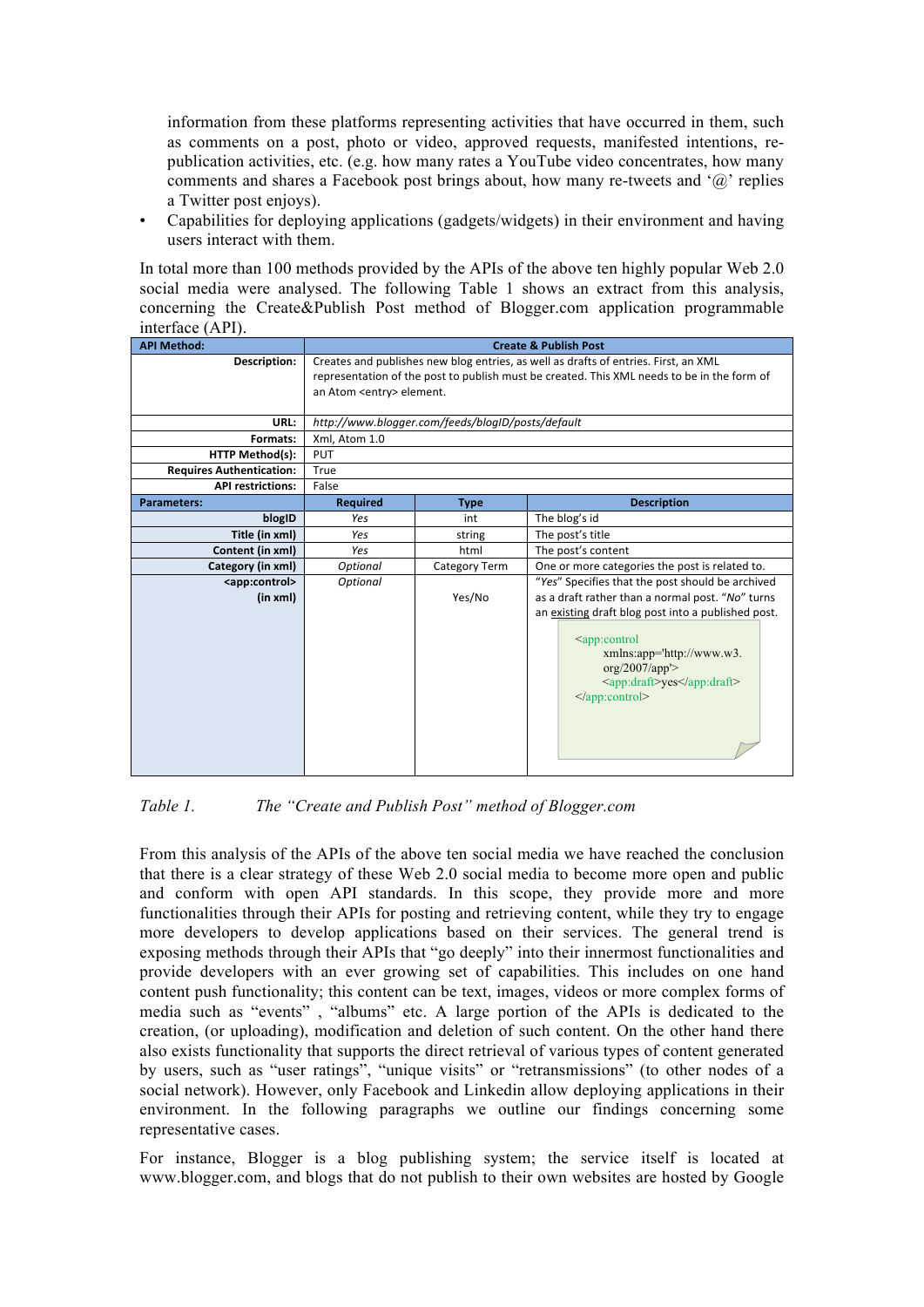at sub-domains of blogspot.com. It provides all the functionality expected in a blog such as commenting, rating, RSS feeds, etc. Additionally it incorporates various social features for better reader engagement. It allows readers to follow a blog via the Followers gadget which can be added to a blog's layout. With this gadget, the readers can click the "Follow This Blog" link to add their blogs to their Blogger Dashboard and Google Reader account. Furthermore, Blogger's functionality can be greatly extended by adding various gadgets from either Google or third parties. Some examples are Facebook and Twitter widgets, "share this" gadgets and Picasa embeddable albums. In order to communicate with Blogger programmatically, the use of the Blogger Data API is required, which allows client applications to view and update Blogger content in the form of Google Data API feeds. A client application can use the Data API to create new blog posts, edit or delete existing posts, and query for posts that match particular criteria. In particular, the utilities supported from the current version of the API are: creating posts, retrieving posts, updating posts, deleting posts, comments and export format. The current Blogger Data API is under the Developer's Guide version 2.0 , supports a lot of Client Libraries and includes Sample Code. There are three main platforms to access Blogger's API: 1) Protocol: XML & HTTP, 2) .Net, 3) Java.

Another quite different interesting case is the Facebook, which allows building entire applications that integrate into the Facebook website, and there is no restriction as to the purpose of the application. It provides the Facebook Markup Language (FBML, an extension to HTML) that can be used to build full Facebook Platform applications that deeply integrate into a user's Facebook experience. The application can hook into several Facebook integration points, including the profile, profile actions, Facebook canvas, News Feed and Mini-Feed. XFBML can be also used as a way to incorporate FBML (Facebook Markup Language) into an HTML page on a Facebook Connect site or an iframe application. Its API uses a RESTlike interface. This means that Facebook method calls are made over the Internet by sending HTTP GET or POST requests to the Facebook API REST server (http://api.facebook.com/restserver.php); nearly any computer language can be used to communicate over HTTP with the REST server. Furthermore, the Facebook Query Language (FQL) allows using a SQL-style interface to more easily query the same Facebook social data that are accessible through other Facebook API methods.

However, it should be mentioned that the above APIs and other relevant capabilities provided by Web 2.0 social media are continuously evolving, providing new functionality in order to address new users' needs. Therefore developers should adopt only the most common and stable subset of available commands, if they want to ensure that the functionality of their application will be maintained across time. Moreover, every social medium has a different approach about how open and public it should be; this includes the extent to which it allows developers to automatically access its content and create embedded applications to their web sites. Therefore, our methodology should adopt an adaptive approach, allowing for the inclusion of more methods on the way but also provide means for structuring the provided interfaces into similar categories, denoting their differences and allowing for future convergence.

## **6 CONCLUSIONS**

The emerging Web 2.0 social media, which attract an increasing number of users, have been used initially by individuals, and then by private sector industries, such as advertising and media, generating significant value for them; however, they have been used only to a limited extent by the public sector. In order to contribute to filling this research and practice gap in this paper we have presented a methodology for the exploitation of the Web 2.0 social media by government organizations in the processes of public policies formulation, through a central platform-toolset providing interoperability with many different social media, and enabling posting and retrieving content from them in a machine-supported automated manner through their APIs.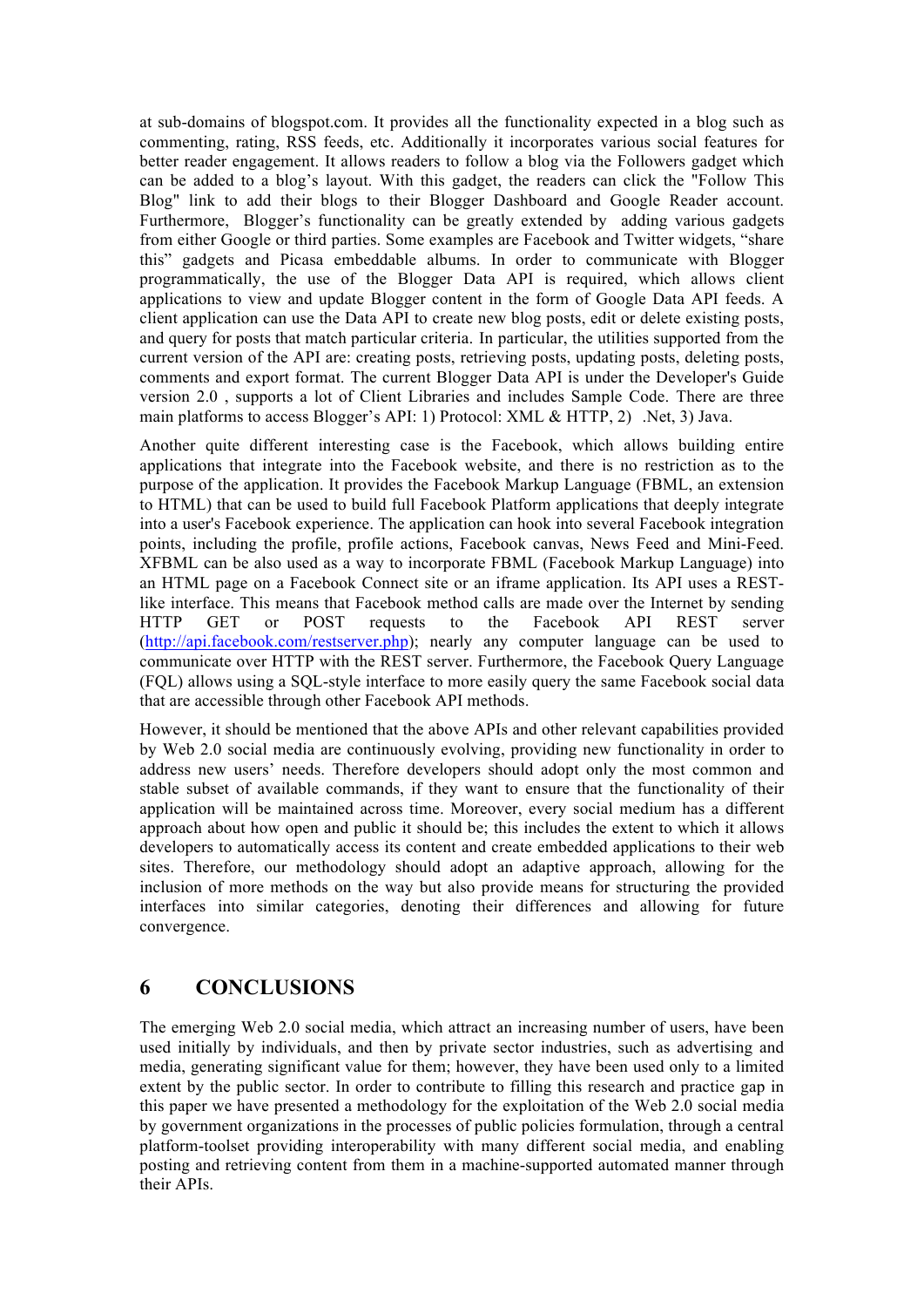The proposed methodology includes the use of 'Policy Gadgets' (Padgets), which are defined as micro web applications presenting policy messages in various popular Web 2.0 social media (e.g. social networks, blogs, forums, news sites, etc) and interacting with their users, in order to get and convey their input to policy makers. An analysis of the APIs of ten highly popular Web 2.0 social media has given encouraging results: it has shown the growing trend to provide more and more functionalities for posting and retrieving content from them in a machine-supported automated manner. However, only a few of them allow deploying applications in their environment. Also, the continuous evolution of these APIs, in order to provide new functionalities for addressing new users' needs, is expected to pose some difficulties and challenges.

In order to achieve a machine-supported interaction with large number of citizens through social media interoperability with the most popular platforms has to be established and maintained, through the systematic analysis of the offered functionalities, their categorisation and their future convergence.

The proposed methodology allows for the exploitation of the emerging and highly used web 2.0 social media by government organizations as part of their citizen participation strategies. We expect that it will enable governmental administrations to make a step towards citizens, going to the web locations each group is using for interaction, rather than expecting the citizens to move their content production activity onto the "official" spaces created for eparticipation; this has the potential to widen and improve public participation. This methodology is a breakthrough approach to public discourse that will provide government organizations easy and intuitive access to Web 2.0 media for communicating policy proposals and collecting feedback, leverage the network effects of existing social media to involve users and online communities in the policy formulation process, increase citizen trust and transparency through public and established social channels, and also assist in forecasting public response and the impact of policy measures.

Further work will be devoted in the formal description of the provided interfaces, properly categorised and documented in a wiki mechanism, to be made available to the research and practice community. Significant effort is also needed for the validation and further elaboration of this approach, to be conducted within the PADGETS research project through a number of pilots in real life conditions. These pilots will concern important policies of the three government organizations participating in this project: the Observatory for the Greek Information Society, the Centre for e-Governance Development, Slovenia, and the Regione Piemonte, Italy; all these pilots will be evaluated using both quantitative and qualitative techniques.

#### References

Armenia, S., Canini, D. and Casalino, N. (2008). A System Dynamics Approach to the Paper Dematerialization Process in the Italian Public Administration. In Interdisciplinary Aspects of Information Systems Studies (A. D'Atri, M. De Marco, N. Casalino, Eds.), Springer Verlag, Heidelberg, Germany, 399-408.

Barber, B. (1984). Strong Democracy. University of California Press, Berkeley.

- Borshchev, A., Filippov, A. (2004). From System Dynamics and Discrete Event to Practical Agent Based Modelling: Reasons, Techniques, Tools. In Proceeding of 22nd International Conference of the System Dynamics Society, Oxford, UK.
- Buckingham Shum, S. (2003). The Roots to Computer Supported Collaborative Argument Visualization. In Visualizing Argumentation: Software Tools for Collaborative and Educational Sense-Making (P. A. Kirschner, S. Buckingham Shum, C. S. Carr, Eds.), Springer Verlag, London.
- Cohendet, P. and Steinmueller, W. E. (2000). The Codification of Knowledge: a Conceptual and Empirical Exploration. Industrial and Corporate Change, 9(2), 195-209.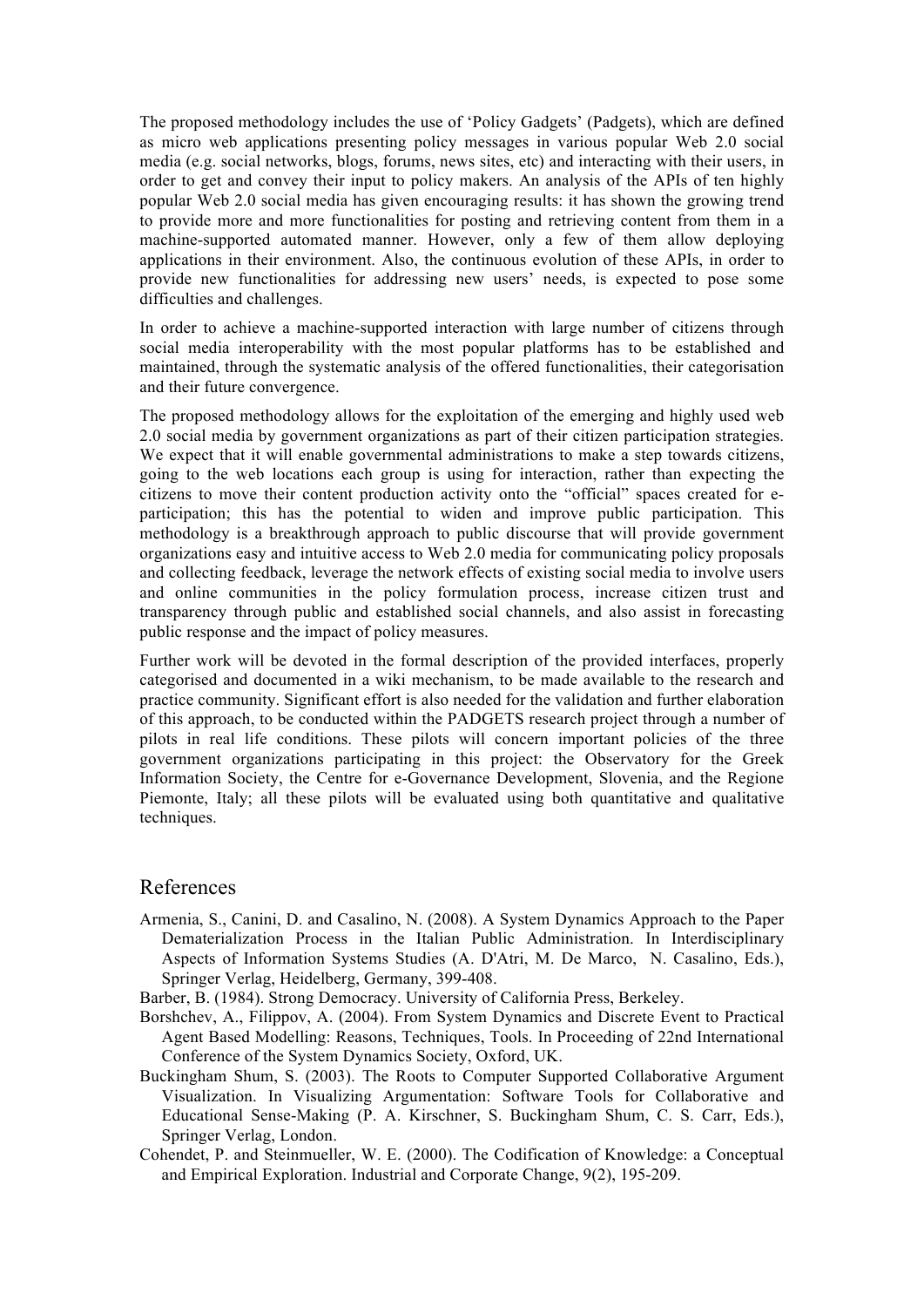- Constantinides, E. (2009). Social Media/Web 2.0 as Marketing Parameter: An Introduction. In Proceedings of 8th International Congress Marketing Trends, Paris, France.
- Constantinides, E. (2010). Connecting Small and Medium Enterprises to the New Consumer: The Web 2.0 as Marketing Tool. In Global Perspectives on Small and Medium Enterprise, IGI Global, Hershey, Pennsylvania.
- Dutton, W. and Helsper, E. (2007). Oxford Internet Survey: The Internet in Britain 2007. Oxford Internet Institute, Oxford, UK.
- Ferro, E. and Molinari, F. (2009). Making Sense of Gov 2.0 Strategies: No Citizens, No Party. In Proceedings of EDEM 2009 (A. Prosser and P. Parycek, Eds), September 7-8, 2009 Vienna.
- Forrester, J. (1958). Industrial Dynamics: A Major Breakthrough for Decision Makers. Harvard Business Review, 36(4), 37-66.
- Forrester, J. (1961). Industrial Dynamics. Cambridge, MIT Press, MA.
- Girle, R., Hitchcock, D. McBurney, P. and Verheij, B. (2003). Decision Support for Practical Reasoning: A Theoretical and Computational Perspective. In Argumentation Machines: New Frontiers in Argument and Computation (C. Reed and T.J. Norman, Eds), Kluwer Academic Publishers, Dordrecht, The Netherlands, 55-83.
- Held, D. (1987). Models of Participation. Polity Press, Cambridge.
- Homer, J. B. and Hirsch, G. B. (2006). System Dynamics Modelling for Public Health: Background and Opportunities. American Journal of Public Health, 96(3), 452–458.
- Karacapilidis, N., Loukis E. and Dimopoulos, S. (2005). Computer-supported G2G collaboration for public policy and decision making. Journal of Enterprise Information Management, 18(5), 602-624.
- Kirkwood, C. W. (1998). System Dynamics Methods A Quick Introduction, Arizona State University, retrieved online at: www.public.asu.edu/~kirkwood/sysdyn/SDWork/workf.pdf
- Liu, C. Y. and Wang, W. T. (2005). System Dynamics Approach to Simulation of Tax Policy for Traditional and Internet Phone Services. In Proceedings of the 23rd International Conference of the System Dynamics Society, Boston, USA.
- Macintosh, A. (2004). Characterizing E-Participation in Policy Making. In Proceedings of the 37th Hawaii International Conference on System Sciences.
- Nonaka, I. (1994). A Dynamic Theory of Organizational Knowledge Creation. Organization Science, 5(1), 14-37.
- O' Reilly, T. (2005). What is web 2.0, retrieved online at:

http://www.oreillynet.com/pub/a/oreilly/tim/news/2005/09/30/what-is-web-20.html.

- Organization for Economic Co-operation & Development (OECD) (2003). Engaging Citizens Online for Better Policy-making - Policy Brief. Paris, France.
- Organization for Economic Co-operation & Development (OECD) (2004). Promise and Problems of e-Democracy: Challenges of Online Citizen Engagement. Paris, France.
- Osimo, D. (2008). Web 2.0 in Government: Why and How? JRC Scientific and Technical Reports. European Commission, Joint Research Centre, Institute for Prospective Technological Studies.
- Pateman, C. (1970). Participation and Democratic Theory. University Press, Cambridge, UK.
- Punie, Y., Misuraca, G. and Osimo, D. (2009). Public Services 2.0: The Impact of Social Computing on Public Services. JRC Scientific and Technical Reports. European Commission, Joint Research Centre, Institute for Prospective Technological Studies.
- Rittel, H. W. J. and Weber, M. M. (1973). Dilemmas in a general theory of planning. Policy Sciences, 4, 155-169.
- Robert, Y. C. and Leslie, V. C. (2006). Demonstrating the utility of system dynamics for public policy analysis in New Zealand: the case of excise tax policy on tobacco. System Dynamics Review, 22(4), 321-348.
- Rowe, G. and Frewer, L. J. (2000). Public Participation Methods: A Framework for Evaluation. Science, Technology & Human Values, 25(1), 3-29.
- Rowe, G. and Frewer, L. J. (2004). Evaluating Public-Participation Exercises: A Research Agenda. Science, Technology, & Human Values, 29(4), 512-557.